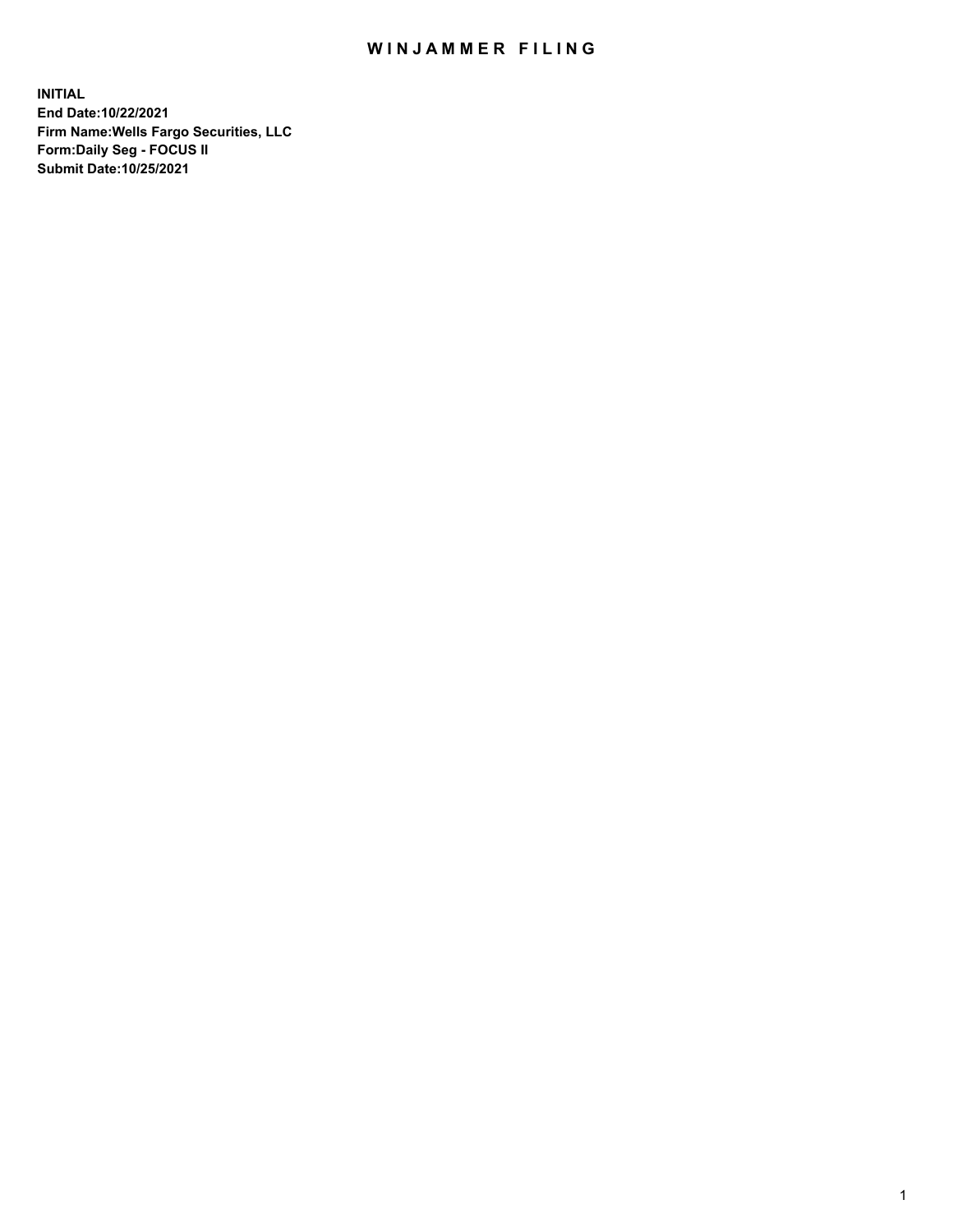**INITIAL End Date:10/22/2021 Firm Name:Wells Fargo Securities, LLC Form:Daily Seg - FOCUS II Submit Date:10/25/2021 Daily Segregation - Cover Page**

| Name of Company                                                                                                                                                                                                                                                                                                               | <b>Wells Fargo Securities LLC</b>                          |
|-------------------------------------------------------------------------------------------------------------------------------------------------------------------------------------------------------------------------------------------------------------------------------------------------------------------------------|------------------------------------------------------------|
| <b>Contact Name</b>                                                                                                                                                                                                                                                                                                           | <b>James Gnall</b>                                         |
| <b>Contact Phone Number</b>                                                                                                                                                                                                                                                                                                   | 917-699-6822                                               |
| <b>Contact Email Address</b>                                                                                                                                                                                                                                                                                                  | james.w.gnall@wellsfargo.com                               |
| FCM's Customer Segregated Funds Residual Interest Target (choose one):<br>a. Minimum dollar amount: ; or<br>b. Minimum percentage of customer segregated funds required:% ; or<br>c. Dollar amount range between: and; or<br>d. Percentage range of customer segregated funds required between:% and%.                        | 125,000,000<br><u>0</u><br>0 <sub>0</sub><br>00            |
| FCM's Customer Secured Amount Funds Residual Interest Target (choose one):<br>a. Minimum dollar amount: ; or<br>b. Minimum percentage of customer secured funds required:%; or<br>c. Dollar amount range between: and; or<br>d. Percentage range of customer secured funds required between:% and%.                           | 35,000,000<br><u>0</u><br>0 <sub>0</sub><br>0 <sub>0</sub> |
| FCM's Cleared Swaps Customer Collateral Residual Interest Target (choose one):<br>a. Minimum dollar amount: ; or<br>b. Minimum percentage of cleared swaps customer collateral required:%; or<br>c. Dollar amount range between: and; or<br>d. Percentage range of cleared swaps customer collateral required between:% and%. | 360,000,000<br><u>0</u><br>0 Q<br>00                       |

Attach supporting documents CH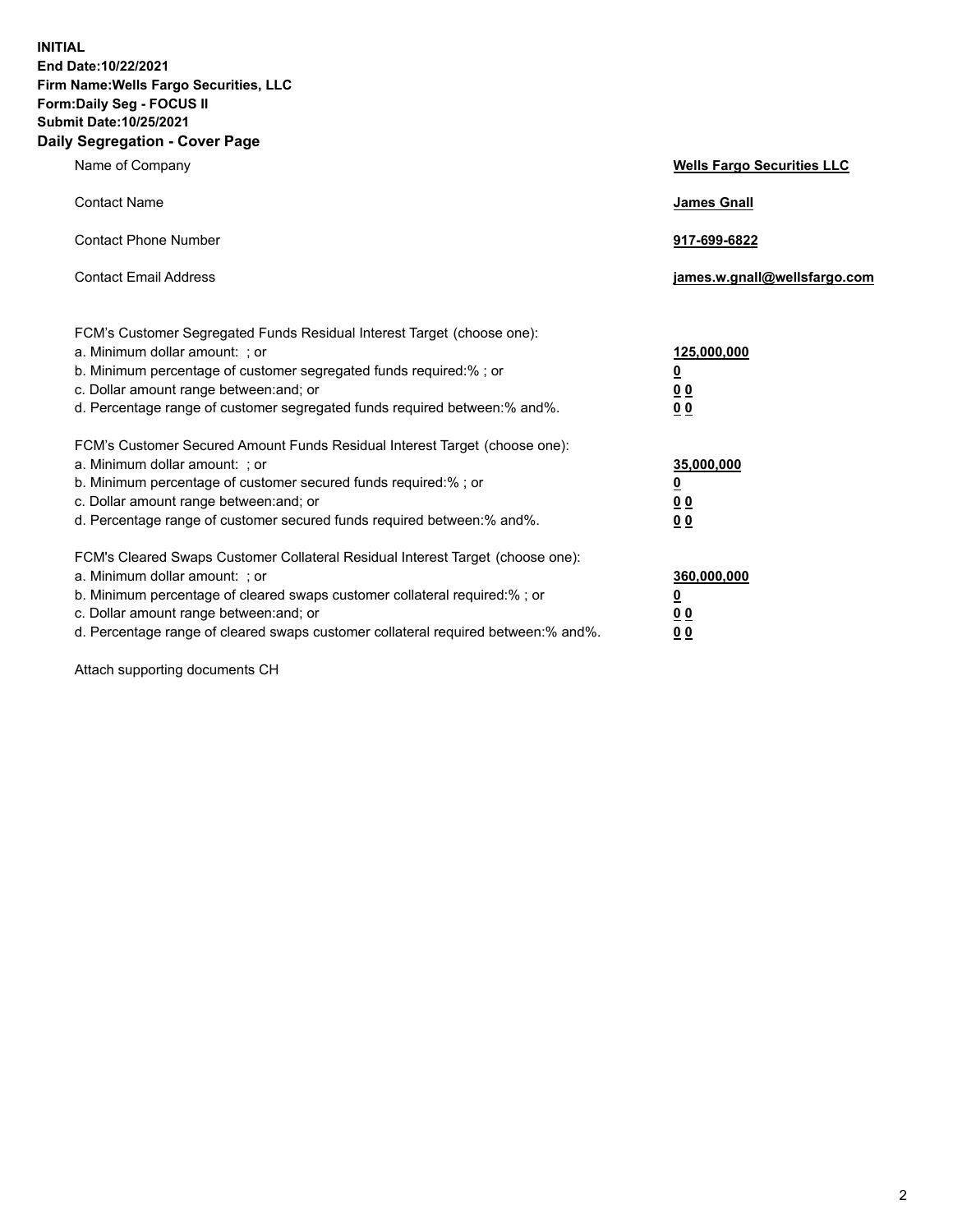**INITIAL End Date:10/22/2021 Firm Name:Wells Fargo Securities, LLC Form:Daily Seg - FOCUS II Submit Date:10/25/2021**

## **Daily Segregation - Secured Amounts**

|     | Foreign Futures and Foreign Options Secured Amounts                                         |                                    |
|-----|---------------------------------------------------------------------------------------------|------------------------------------|
|     | Amount required to be set aside pursuant to law, rule or regulation of a foreign            | $0$ [7305]                         |
|     | government or a rule of a self-regulatory organization authorized thereunder                |                                    |
| 1.  | Net ledger balance - Foreign Futures and Foreign Option Trading - All Customers             |                                    |
|     | A. Cash                                                                                     | 275,498,902 [7315]                 |
|     | B. Securities (at market)                                                                   | 207,991,071 [7317]                 |
| 2.  | Net unrealized profit (loss) in open futures contracts traded on a foreign board of trade   | 91,198,915 [7325]                  |
| 3.  | Exchange traded options                                                                     |                                    |
|     | a. Market value of open option contracts purchased on a foreign board of trade              | 1,775,898 [7335]                   |
|     | b. Market value of open contracts granted (sold) on a foreign board of trade                | -398,939 [7337]                    |
| 4.  | Net equity (deficit) (add lines 1. 2. and 3.)                                               | 576,065,847 [7345]                 |
| 5.  | Account liquidating to a deficit and account with a debit balances - gross amount           | 14,207,025 [7351]                  |
|     | Less: amount offset by customer owned securities                                            | -14,204,841 [7352] 2,184 [7354]    |
| 6.  | Amount required to be set aside as the secured amount - Net Liquidating Equity              | 576,068,031 [7355]                 |
|     | Method (add lines 4 and 5)                                                                  |                                    |
| 7.  | Greater of amount required to be set aside pursuant to foreign jurisdiction (above) or line | 576,068,031 [7360]                 |
|     | 6.                                                                                          |                                    |
|     | FUNDS DEPOSITED IN SEPARATE REGULATION 30.7 ACCOUNTS                                        |                                    |
| 1.  | Cash in banks                                                                               |                                    |
|     | A. Banks located in the United States                                                       | 167,091,523 [7500]                 |
|     | B. Other banks qualified under Regulation 30.7                                              | 21,093,989 [7520] 188,185,512      |
|     |                                                                                             | [7530]                             |
| 2.  | <b>Securities</b>                                                                           |                                    |
|     | A. In safekeeping with banks located in the United States                                   | 135,638,806 [7540]                 |
|     | B. In safekeeping with other banks qualified under Regulation 30.7                          | 0 [7560] 135,638,806 [7570]        |
| 3.  | Equities with registered futures commission merchants                                       |                                    |
|     | A. Cash                                                                                     | -24,734,951 [7580]                 |
|     | <b>B.</b> Securities                                                                        | 92,363,581 [7590]                  |
|     | C. Unrealized gain (loss) on open futures contracts                                         | 54,020,800 [7600]                  |
|     | D. Value of long option contracts                                                           | 1,775,898 [7610]                   |
|     | E. Value of short option contracts                                                          | -398,939 [7615] 123,026,389 [7620] |
| 4.  | Amounts held by clearing organizations of foreign boards of trade                           |                                    |
|     | A. Cash                                                                                     | $0$ [7640]                         |
|     | <b>B.</b> Securities                                                                        | $0$ [7650]                         |
|     | C. Amount due to (from) clearing organization - daily variation                             | $0$ [7660]                         |
|     | D. Value of long option contracts                                                           | $0$ [7670]                         |
|     | E. Value of short option contracts                                                          | 0 [7675] 0 [7680]                  |
| 5.  | Amounts held by members of foreign boards of trade                                          |                                    |
|     | A. Cash                                                                                     | 4,323,882 [7700]                   |
|     | <b>B.</b> Securities                                                                        | 200,096,213 [7710]                 |
|     | C. Unrealized gain (loss) on open futures contracts<br>D. Value of long option contracts    | <b>15,612,928</b> [7720]           |
|     | E. Value of short option contracts                                                          | $0$ [7730]                         |
| 6.  | Amounts with other depositories designated by a foreign board of trade                      | 0 [7735] 220,033,023 [7740]        |
| 7.  | Segregated funds on hand                                                                    | $0$ [7760]<br>$0$ [7765]           |
| 8.  | Total funds in separate section 30.7 accounts                                               | 666,883,730 [7770]                 |
| 9.  | Excess (deficiency) Set Aside for Secured Amount (subtract line 7 Secured Statement         | 90,815,699 [7380]                  |
|     | Page 1 from Line 8)                                                                         |                                    |
| 10. | Management Target Amount for Excess funds in separate section 30.7 accounts                 | 35,000,000 [7780]                  |

11. Excess (deficiency) funds in separate 30.7 accounts over (under) Management Target **55,815,699** [7785]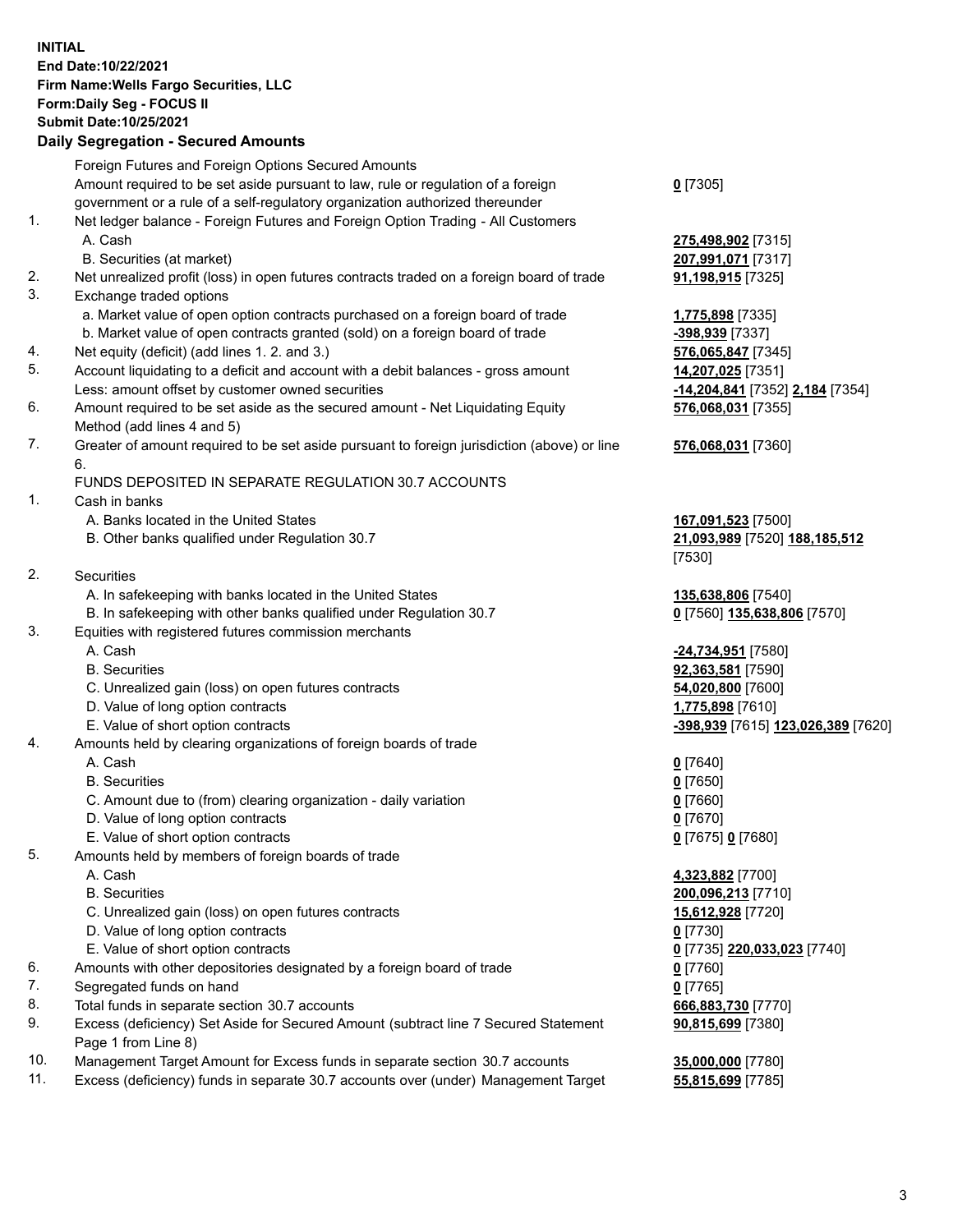**INITIAL End Date:10/22/2021 Firm Name:Wells Fargo Securities, LLC Form:Daily Seg - FOCUS II Submit Date:10/25/2021 Daily Segregation - Segregation Statement** SEGREGATION REQUIREMENTS(Section 4d(2) of the CEAct) 1. Net ledger balance A. Cash **3,803,068,876** [7010] B. Securities (at market) **1,739,050,062** [7020] 2. Net unrealized profit (loss) in open futures contracts traded on a contract market **-373,686,387** [7030] 3. Exchange traded options A. Add market value of open option contracts purchased on a contract market **2,375,872,079** [7032] B. Deduct market value of open option contracts granted (sold) on a contract market **-2,338,685,679** [7033] 4. Net equity (deficit) (add lines 1, 2 and 3) **5,205,618,951** [7040] 5. Accounts liquidating to a deficit and accounts with debit balances - gross amount **43,497,386** [7045] Less: amount offset by customer securities **-42,879,596** [7047] **617,790** [7050] 6. Amount required to be segregated (add lines 4 and 5) **5,206,236,741** [7060] FUNDS IN SEGREGATED ACCOUNTS 7. Deposited in segregated funds bank accounts A. Cash **149,503,664** [7070] B. Securities representing investments of customers' funds (at market) **710,303,259** [7080] C. Securities held for particular customers or option customers in lieu of cash (at market) **84,247,030** [7090] 8. Margins on deposit with derivatives clearing organizations of contract markets A. Cash **2,790,791,678** [7100] B. Securities representing investments of customers' funds (at market) **299,288,409** [7110] C. Securities held for particular customers or option customers in lieu of cash (at market) **1,654,803,032** [7120] 9. Net settlement from (to) derivatives clearing organizations of contract markets **-10,404,368** [7130] 10. Exchange traded options A. Value of open long option contracts **2,375,872,079** [7132] B. Value of open short option contracts **-2,338,685,679** [7133] 11. Net equities with other FCMs A. Net liquidating equity **0** [7140] B. Securities representing investments of customers' funds (at market) **0** [7160] C. Securities held for particular customers or option customers in lieu of cash (at market) **0** [7170] 12. Segregated funds on hand **0** [7150] 13. Total amount in segregation (add lines 7 through 12) **5,715,719,104** [7180]

- 14. Excess (deficiency) funds in segregation (subtract line 6 from line 13) **509,482,363** [7190]
- 15. Management Target Amount for Excess funds in segregation **125,000,000** [7194]
- 16. Excess (deficiency) funds in segregation over (under) Management Target Amount Excess

**384,482,363** [7198]